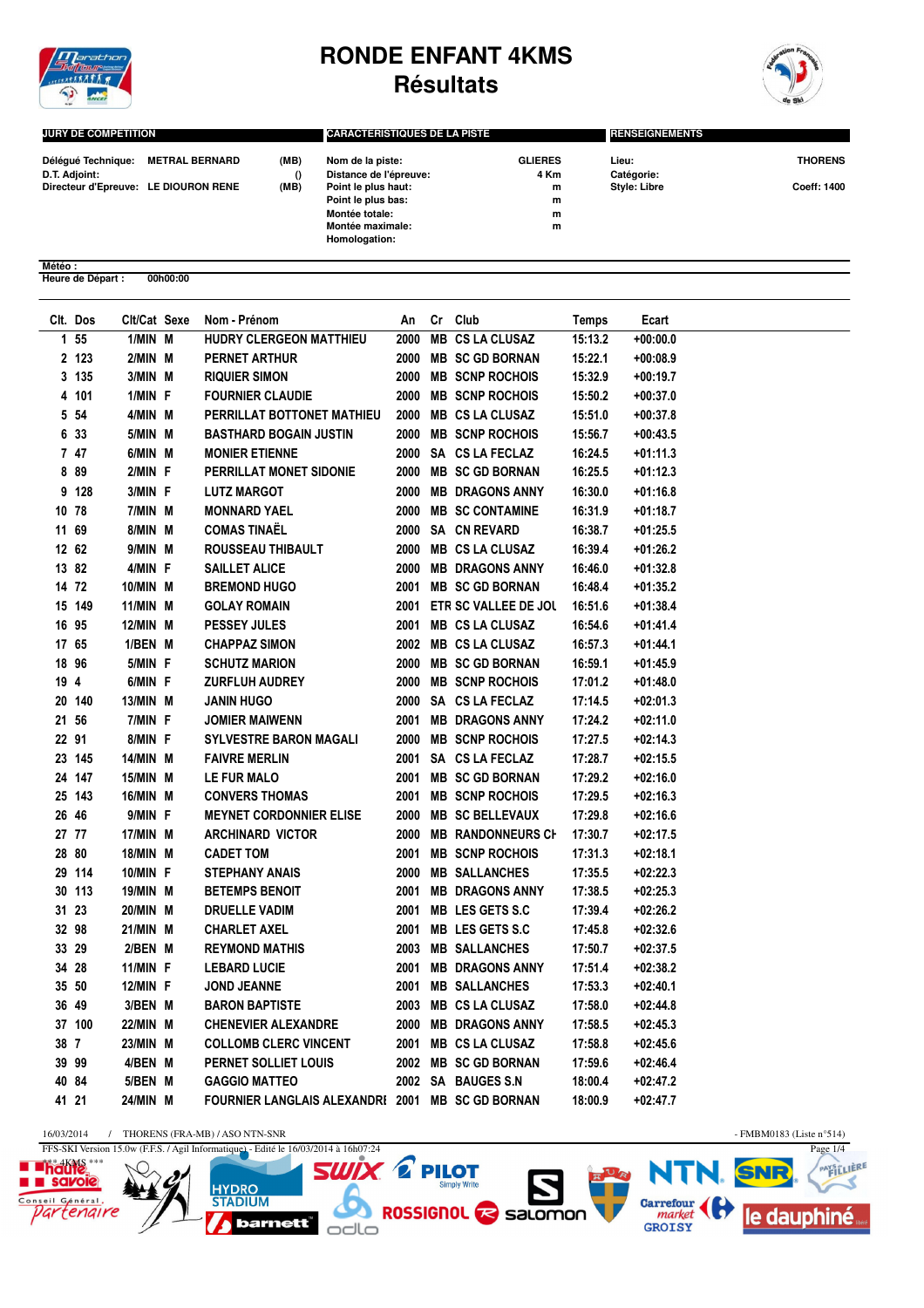



|       | Clt. Dos | Clt/Cat Sexe    | Nom - Prénom             | An   |    | Cr Club                    | <b>Temps</b> | Ecart      |
|-------|----------|-----------------|--------------------------|------|----|----------------------------|--------------|------------|
|       | 42 115   | 25/MIN M        | <b>LATHUILLE RUDY</b>    | 2001 |    | <b>MB CS LA CLUSAZ</b>     | 18:01.3      | $+02:48.1$ |
|       | 43 112   | 13/MIN F        | <b>LEHMANN LISA</b>      | 2001 |    | <b>MB SCNP ROCHOIS</b>     | 18:02.1      | $+02:48.9$ |
|       | 44 121   | 14/MIN F        | <b>KUREK TANIA</b>       | 2001 |    | <b>MB SCNP ROCHOIS</b>     | 18:03.2      | $+02:50.0$ |
| 45 1  |          | 26/MIN M        | <b>DAVID TEOPHIN</b>     | 2000 |    | <b>SA BAUGES SKI NORD</b>  | 18:14.3      | $+03:01.1$ |
| 46 44 |          | 27/MIN M        | ROCHER RAPHAEL           | 2001 |    | <b>MB DRAGONS ANNY</b>     | 18:17.5      | $+03:04.3$ |
|       | 47 146   | 15/MIN F        | <b>GARNIER LEA</b>       | 2000 |    | <b>MB SALLANCHES</b>       | 18:19.0      | $+03:05.8$ |
| 48 51 |          | 6/BEN M         | <b>ELAIN KILYAN</b>      | 2002 |    | <b>MB DRAGONS ANNY</b>     | 18:20.6      | $+03:07.4$ |
|       | 49 133   | 16/MIN F        | <b>GARREAU MATHILDE</b>  | 2000 |    | MB LES GETS S.C            | 18:21.8      | $+03:08.6$ |
| 50 93 |          | 7/BEN M         | <b>GARNIER AXEL</b>      | 2003 |    | <b>MB SALLANCHES</b>       | 18:25.8      | $+03:12.6$ |
|       | 51 150   | 28/MIN M        | <b>GURLIAT QUENTIN</b>   | 2001 |    | <b>MB SCNP ROCHOIS</b>     | 18:28.0      | $+03:14.8$ |
|       | 52 144   | 17/MIN F        | <b>NOZDRINA MARIA</b>    | 2001 |    | ETR STELLA ALPINA GE       | 18:35.2      | $+03:22.0$ |
|       | 53 139   | 18/MIN F        | <b>RULLAND PERRINE</b>   | 2000 |    | <b>MB LES GETS S.C</b>     | 18:35.4      | $+03:22.2$ |
|       | 54 110   | 29/MIN M        | <b>TERCIER MATTEO</b>    |      |    | 2001 SA CN REVARD          | 18:38.6      | $+03:25.4$ |
| 55 83 |          | <b>19/MIN F</b> | <b>BERTINOTTI LISA</b>   | 2001 |    | <b>MB CS LA CLUSAZ</b>     | 18:41.5      | $+03:28.3$ |
| 56 59 |          | 20/MIN F        | <b>REVILLIOD ALBANE</b>  | 2001 |    | <b>MB SC CONTAMINE</b>     | 18:44.6      | $+03:31.4$ |
| 57 31 |          | 30/MIN M        | <b>CLAUDE EDOUARD</b>    |      |    | 2000 MB RANDONNEURS CH     | 18:47.0      | $+03:33.8$ |
| 58 92 |          | 31/MIN M        | <b>BUINOUD AUGUSTIN</b>  | 2000 |    | <b>MB SC BELLEVAUX</b>     | 18:48.8      | $+03:35.6$ |
| 59 26 |          | 1/BEN F         | <b>CHAPPAZ FELICIE</b>   | 2002 |    | <b>MB CS LA CLUSAZ</b>     | 18:50.5      | $+03:37.3$ |
|       | 60 118   | 1/POU M         | <b>LEBARD JAN</b>        | 2004 |    | <b>MB DRAGONS ANNECY</b>   | 18:58.0      | $+03:44.8$ |
| 61 42 |          | 32/MIN M        | <b>DUCREY SIMEON</b>     | 2001 |    | <b>MB SALLANCHES</b>       | 19:00.7      | $+03:47.5$ |
|       | 62 122   | 2/BEN F         | <b>VOUILLAMOZ MARIE</b>  | 2002 |    | <b>MB SALLANCHES</b>       | 19:01.8      | $+03:48.6$ |
| 63 94 |          | 8/BEN M         | <b>DESUZINGES ARNAUD</b> | 2002 |    | <b>MB SC BELLEVAUX</b>     | 19:06.9      | $+03:53.7$ |
| 64 24 |          | 33/MIN M        | <b>DUFOUR ANTONIN</b>    | 2001 |    | <b>MB BELLEVAUX</b>        | 19:07.3      | $+03:54.1$ |
| 65 14 |          | 3/BEN F         | <b>MOREL JUSTINE</b>     | 2002 |    | <b>MB SKI CLUB BELLEV/</b> | 19:08.6      | $+03:55.4$ |
| 66 22 |          | 9/BEN M         | <b>HAVART LOANN</b>      | 2002 |    | <b>MB CERNEX</b>           | 19:09.3      | $+03:56.1$ |
| 67 35 |          | 10/BEN M        | <b>ROYER LUCAS</b>       | 2003 |    | <b>MB SALLANCHES</b>       | 19:16.5      | $+04:03.3$ |
| 68 34 |          | 34/MIN M        | <b>MOYON MARTIN</b>      | 2001 |    | MB LES GETS S.C            | 19:22.0      | $+04:08.8$ |
| 69 76 |          | 4/BEN F         | <b>BRETON MATHILDE</b>   | 2002 |    | <b>MB SC BELLEVAUX</b>     | 19:22.3      | $+04:09.1$ |
|       | 70 102   | 11/BEN M        | <b>VOISIN YOHAN</b>      | 2003 |    | <b>MB BELLEVAUX</b>        | 19:27.7      | $+04:14.5$ |
| 71 71 |          | 12/BEN M        | <b>TOCHON MATTHIAS</b>   | 2002 |    | <b>MB SCNP ROCHOIS</b>     | 19:28.9      | $+04:15.7$ |
|       | 72 138   | 5/BEN F         | <b>CREDOZ ALICIA</b>     | 2002 |    | <b>MB CS LA CLUSAZ</b>     | 19:29.5      | $+04:16.3$ |
| 73 30 |          | 35/MIN M        | <b>TOCHON AURELIEN</b>   | 2000 |    | <b>MB STUDIO DANSE</b>     | 19:33.1      | $+04:19.9$ |
|       | 74 136   | 2/POU M         | PERROUD DORIAN           | 2004 |    | <b>MB SC PAYS ROCHOIS</b>  | 19:33.7      | $+04:20.5$ |
| 75 18 |          | 36/MIN M        | <b>BIBOLLET QUENTIN</b>  | 2001 |    | <b>MB RANDONNEURS CH</b>   | 19:34.7      | $+04:21.5$ |
| 76 25 |          | 13/BEN M        | <b>SOCQUET MATHIEU</b>   |      |    | 2002 MB SALLANCHES         | 19:35.6      | $+04:22.4$ |
| 77 36 |          | 21/MIN F        | <b>GRENARD ROMANE</b>    |      |    | 2001 MB SCNP ROCHOIS       | 19:36.0      | $+04:22.8$ |
| 78 87 |          | 14/BEN M        | <b>DUCRUET THEO</b>      |      |    | 2002 MB MARLIOZ            | 19:36.5      | $+04:23.3$ |
|       | 79 108   | 22/MIN F        | <b>FAVRE JULIE</b>       |      |    | 2000 ETR STELLA ALPINA GE  | 19:37.0      | $+04:23.8$ |
|       | 80 141   | 23/MIN F        | <b>BOUYON CLEMENCE</b>   |      |    | 2001 MB DRAGONS ANNY       | 19:39.0      | $+04:25.8$ |
| 81 53 |          | 37/MIN M        | <b>HOFFMANN AXEL</b>     |      |    | 2000 MB DRAGONS ANNY       | 19:39.3      | $+04:26.1$ |
| 82 85 |          | 15/BEN M        | <b>NAVARRO ANGEL</b>     |      |    | 2002 ETR STELLA ALPINA GE  | 19:46.4      | $+04:33.2$ |
| 83 2  |          | 6/BEN F         | <b>CHRISTIN MARGOT</b>   |      |    | 2002 DA SKI CLUB PETITES   | 19:48.6      | $+04:35.4$ |
|       | 84 109   | 24/MIN F        | <b>COLLOUD CLOTILDE</b>  | 2001 |    | <b>MB SC BELLEVAUX</b>     | 19:49.1      | $+04:35.9$ |
| 85 9  |          | 25/MIN F        | <b>PARENT MATHILDE</b>   | 2001 |    | <b>MB SC CONTAMINE</b>     | 20:08.6      | $+04:55.4$ |
| 86 20 |          | 38/MIN M        | <b>BUET THOMAS</b>       | 2001 |    | MB LES GETS S.C            | 20:11.4      | $+04:58.2$ |
| 87 40 |          | 7/BEN F         | <b>VIAL PASCALINE</b>    | 2003 |    | <b>SA CN REVARD</b>        | 20:13.7      | $+05:00.5$ |
| 88 63 |          | 39/MIN M        | <b>BESSON THOMAS</b>     | 2001 |    | <b>MB CNG</b>              | 20:16.4      | $+05:03.2$ |
| 89 73 |          | 8/BEN F         | <b>GODIGNON ELEA</b>     |      |    | 2002 SA CS LA FECLAZ       | 20:18.6      | $+05:05.4$ |
| 90 48 |          | 16/BEN M        | <b>PASQUIER ANTOINE</b>  |      |    | 2002 MB BELLEVAUX          | 20:19.9      | $+05:06.7$ |
| 91 39 |          | 40/MIN M        | <b>AYRAULT FLAVIEN</b>   | 2001 | ID | <b>US METRO</b>            | 20:22.8      | $+05:09.6$ |
|       | 92 120   | 3/POU M         | <b>ROBERT ELOUAN</b>     |      |    | 2004 MB SALLANCHES         | 20:24.4      | $+05:11.2$ |
|       |          |                 |                          |      |    |                            |              |            |

16/03/2014 / THORENS (FRA-MB) / ASO NTN-SNR - FMBM0183 (Liste n°514)



**ONE OF PILOT SUDDENLAND REPAIR HYDRO**<br>STADIUM barnett<sup>"</sup> odlo



PAYSTLIERE

Ӡ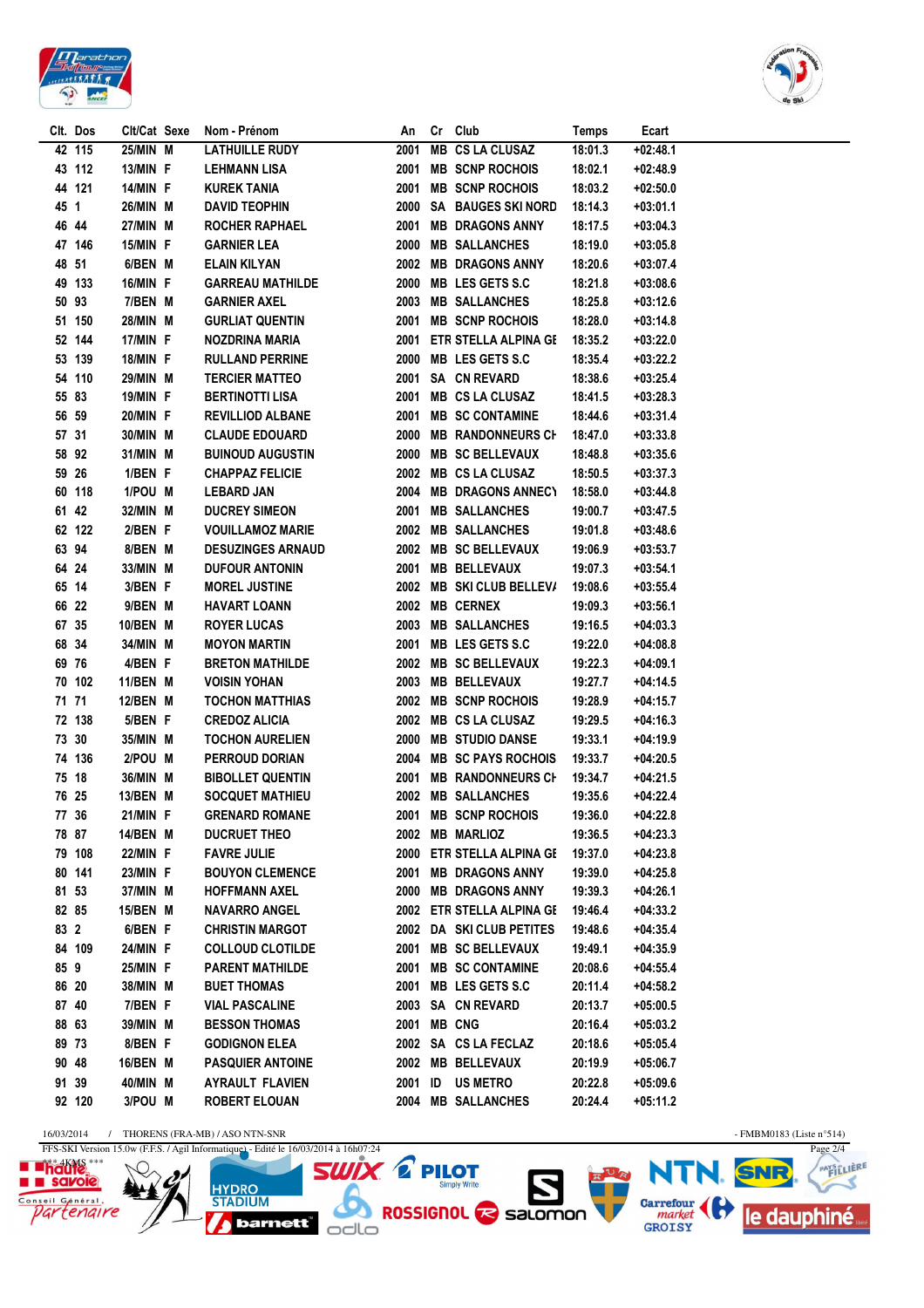



|         | Clt. Dos | Clt/Cat Sexe            | Nom - Prénom                                | An      | Cr Club                   | Temps   | Ecart      |                             |
|---------|----------|-------------------------|---------------------------------------------|---------|---------------------------|---------|------------|-----------------------------|
|         | 93 27    | 17/BEN M                | <b>ZUFFEREY FABIO</b>                       |         | 2003 ETR STELLA ALPINA GE | 20:28.3 | $+05:15.1$ |                             |
|         | 94 129   | 41/MIN M                | <b>COLLOUD ALBAN</b>                        |         | 2001 MB SC BELLEVAUX      | 20:30.6 | $+05:17.4$ |                             |
|         | 95 134   | 4/POU M                 | <b>BLANCHARD TITOUAN</b>                    |         | 2004 MB CS LA CLUSAZ      | 20:32.5 | $+05:19.3$ |                             |
|         | 96 131   | 18/BEN M                | <b>OUDIN PAUL</b>                           |         | 2003 MB THORENS GLIERES   | 20:41.5 | $+05:28.3$ |                             |
| 97 88   |          | 26/MIN F                | <b>HAVART MAELLE</b>                        |         | 2000 MB CERNEX            | 20:42.8 | $+05:29.6$ |                             |
| 98 68   |          | 5/POU M                 | <b>MICHEL JULIEN</b>                        |         | 2004 MB CS LA CLUSAZ      | 20:54.9 | $+05:41.7$ |                             |
| 99 11   |          | 27/MIN F                | <b>BOUCHEREAU NEURY IRIS</b>                |         | 2001 MB CS LA CLUSAZ      | 21:01.1 | $+05:47.9$ |                             |
| 100 107 |          | 6/POU M                 | <b>FAVRE REGUILLON MATHELYO</b>             |         | 2004 MB CS LA CLUSAZ      | 21:03.9 | $+05:50.7$ |                             |
| 101 74  |          | 9/BEN F                 | <b>CHARLOT MORGANE</b>                      |         | 2003 MB CLUB NORDIQUE D   | 21:06.9 | $+05:53.7$ |                             |
| 102 124 |          | 19/BEN M                | <b>LANCHAIS MARC</b>                        |         | 2003 SA BAUGES S.N        | 21:12.6 | $+05:59.4$ |                             |
| 103 57  |          | 28/MIN F                | <b>GAUTIER CLEMENTINE</b>                   | 2001 ID | <b>US METRO</b>           | 21:13.4 | $+06:00.2$ |                             |
| 104 19  |          | 20/BEN M                | <b>HUMBERT LOIC</b>                         |         | 2002 MB CNG               | 21:15.0 | $+06:01.8$ |                             |
| 105 60  |          | 21/BEN M                | <b>DAVID FRANÇOIS</b>                       |         | 2002 SA BAUGES S.N        | 21:17.8 | $+06:04.6$ |                             |
| 106 12  |          | 29/MIN F                | <b>CONVERSET OCEANE</b>                     |         | 2001 MB SKI CLUB BELLEV/  | 21:26.0 | $+06:12.8$ |                             |
| 107 64  |          | 1/POU F                 | <b>CHRISTIN AMANDINE</b>                    |         | 2004 DA SKI CLUB PETITES  | 21:26.2 | $+06:13.0$ |                             |
| 108 37  |          | 22/BEN M                | <b>BRETON AURELIEN</b>                      |         | 2003 MB BELLEVAUX         | 21:34.2 | $+06:21.0$ |                             |
| 109 127 |          |                         | <b>SONDAZ ANNETTE</b>                       |         | 2004 MB SC NORDIQUE PAY   |         |            |                             |
|         |          | 2/POU F                 |                                             |         |                           | 21:44.3 | $+06:31.1$ |                             |
| 110 106 |          | 23/BEN M                | <b>DREVON SACHA</b>                         |         | 2003 MB DRAGONS ANNECT    | 21:48.3 | $+06:35.1$ |                             |
| 111 148 |          | 42/MIN M                | <b>BOGEY CLEMENTIN</b>                      |         | 2000 MB RANDONNEURS CH    | 21:50.7 | $+06:37.5$ |                             |
| 112 116 |          | 30/MIN F                | <b>ZELLER MARIE</b>                         |         | 2001 MB CNG               | 21:53.6 | $+06:40.4$ |                             |
| 113 10  |          | 10/BEN F                | <b>DOUBLET ANTHEA</b>                       |         | 2002 MB SCNP ROCHOIS      | 21:55.4 | $+06:42.2$ |                             |
| 114 41  |          | 11/BEN F                | <b>BOVAGNET EMMA</b>                        |         | 2003 MB CNG               | 21:58.1 | $+06:44.9$ |                             |
| 1153    |          | 43/MIN M                | <b>TUCCINARDI JULES</b>                     |         | 2001 MB DRAGONS ANNY      | 22:02.5 | $+06:49.3$ |                             |
| 116 132 |          | 24/BEN M                | <b>FANTINATO PAULINE</b>                    |         | 2003 MB THORENS           | 22:04.3 | $+06:51.1$ |                             |
| 117 86  |          | 25/BEN M                | <b>OUDIN VICTOR</b>                         |         | 2003 MB THORENS GLIERES   | 22:05.5 | $+06:52.3$ |                             |
| 118 43  |          | 3/POU F                 | <b>RIFFAUD CAMILLE</b>                      |         | 2004 MB SALLANCHES        | 22:06.2 | $+06:53.0$ |                             |
| 119 45  |          | 12/BEN F                | <b>RAT PATRON CAMILLE</b>                   |         | 2003 SA CS LA FECLAZ      | 22:11.9 | $+06:58.7$ |                             |
| 120 38  |          | 7/POU M                 | <b>PERRIN RAIMITI</b>                       |         | 2004 SA CN REVARD         | 22:20.4 | $+07:07.2$ |                             |
| 121 126 |          | 26/BEN M                | <b>BOCHET ROMAIN</b>                        |         | 2003 MB MENTHONNEX-EN-I   | 22:24.2 | +07:11.0   |                             |
| 122 8   |          | 8/POU M                 | <b>GODIGNON OCTAVE</b>                      |         | 2004 MB CLUB DES SPORTS   | 22:27.7 | +07:14.5   |                             |
| 123 52  |          | 27/BEN M                | <b>ROCHER NICOLAS</b>                       |         | 2003 MB DRAGON ANNECY     | 22:42.5 | $+07:29.3$ |                             |
| 124 15  |          | 44/MIN M                | <b>BOCHET MAXIME</b>                        |         | 2001 MB MENTHONNEX-EN-I   | 22:48.7 | $+07:35.5$ |                             |
| 125 125 |          | 9/POU M                 | <b>DUCRUET HUGO</b>                         |         | 2004 MB MARLIOZ           | 22:58.6 | +07:45.4   |                             |
| 126 117 |          | 13/BEN F                | <b>BOGEY SUZANNE</b>                        |         | 2002 MB RANDONNEURS CH    | 23:10.7 | $+07:57.5$ |                             |
| 127 105 |          | 45/MIN M                | <b>MOMON JULIEN</b>                         | 2000 ID | <b>US METRO</b>           | 23:15.4 | $+08:02.2$ |                             |
| 128 79  |          | 14/BEN F                | <b>ANGLADE ESTELLE</b>                      |         | 2003 MB SALLANCHES        | 23:18.0 | +08:04.8   |                             |
| 129 17  |          | 28/BEN M                | <b>DECHAMBOUX JULES</b>                     |         | <b>2002 MB CNG</b>        | 23:32.9 | $+08:19.7$ |                             |
| 130 16  |          | 29/BEN M                | <b>KEIZER VINCENT</b>                       |         | 2003 ETR STELLA ALPINA GE | 23:33.4 | $+08:20.2$ |                             |
| 131 67  |          | 10/POU M                | <b>DURAND NOE</b>                           |         | 2004 MB ASO NTN-SNR       | 25:22.2 | +10:09.0   |                             |
| 132 13  |          | 4/POU F                 | <b>ZELLER PAULINE</b>                       |         | 2004 MB CNG               | 27:45.5 | $+12:32.3$ |                             |
| 133 153 |          | 15/BEN F                | <b>MATEOS CAMILLE</b>                       |         | 2003 MB VALLEE VERTE      | 29:00.7 | $+13:47.5$ |                             |
| 134 154 |          | 5/POU F                 | <b>DEPREZ TESSA</b>                         |         | 2004 MB CNG               | 31:24.4 | +16:11.2   |                             |
| 135 70  |          | 16/BEN F                | <b>LEMAIRE MAELINE</b>                      |         | 2003 MB LOVAGNY           | 32:52.4 | +17:39.2   |                             |
| 136 6   |          | 17/BEN F                | <b>GOAER HERVEA</b>                         |         | 2002 SA SKISNOW USCC      | 36:47.3 | $+21:34.1$ |                             |
|         |          | <b>NON TRAITES (21)</b> |                                             |         |                           |         |            |                             |
|         |          |                         |                                             |         |                           |         |            |                             |
|         | 5        | /MIN M                  | <b>RICHARD LOIC</b>                         |         | 2000 MB LES GETS S.C      | Nt      |            |                             |
|         | 32       | /BEN M                  | <b>TUCCINARDI GABIN</b>                     |         | 2003 MB LES DRAGONS D'A   | Nt      |            |                             |
|         | 58       | /MIN M                  | <b>LEVET DAMIEN</b>                         |         | 2001 MB SC GD BORNAN      | Nt      |            |                             |
|         | 61       | /BEN F                  | <b>CADET TINA</b>                           |         | 2003 MB PAYS ROCHOIS      | Nt      |            |                             |
|         | 66       | /MIN M                  | <b>DENJEAN BASILE</b>                       |         | 2001 MB SC CONTAMINE      | Nt      |            |                             |
|         | 75       | /POU F                  | <b>CHATELAIN LOANE</b>                      |         | 2004 MB MORZINE           | Nt      |            |                             |
|         |          |                         | 16/03/2014 / THORENS (FRA-MB) / ASO NTN-SNR |         |                           |         |            | - FMBM0183 (Liste $n°514$ ) |